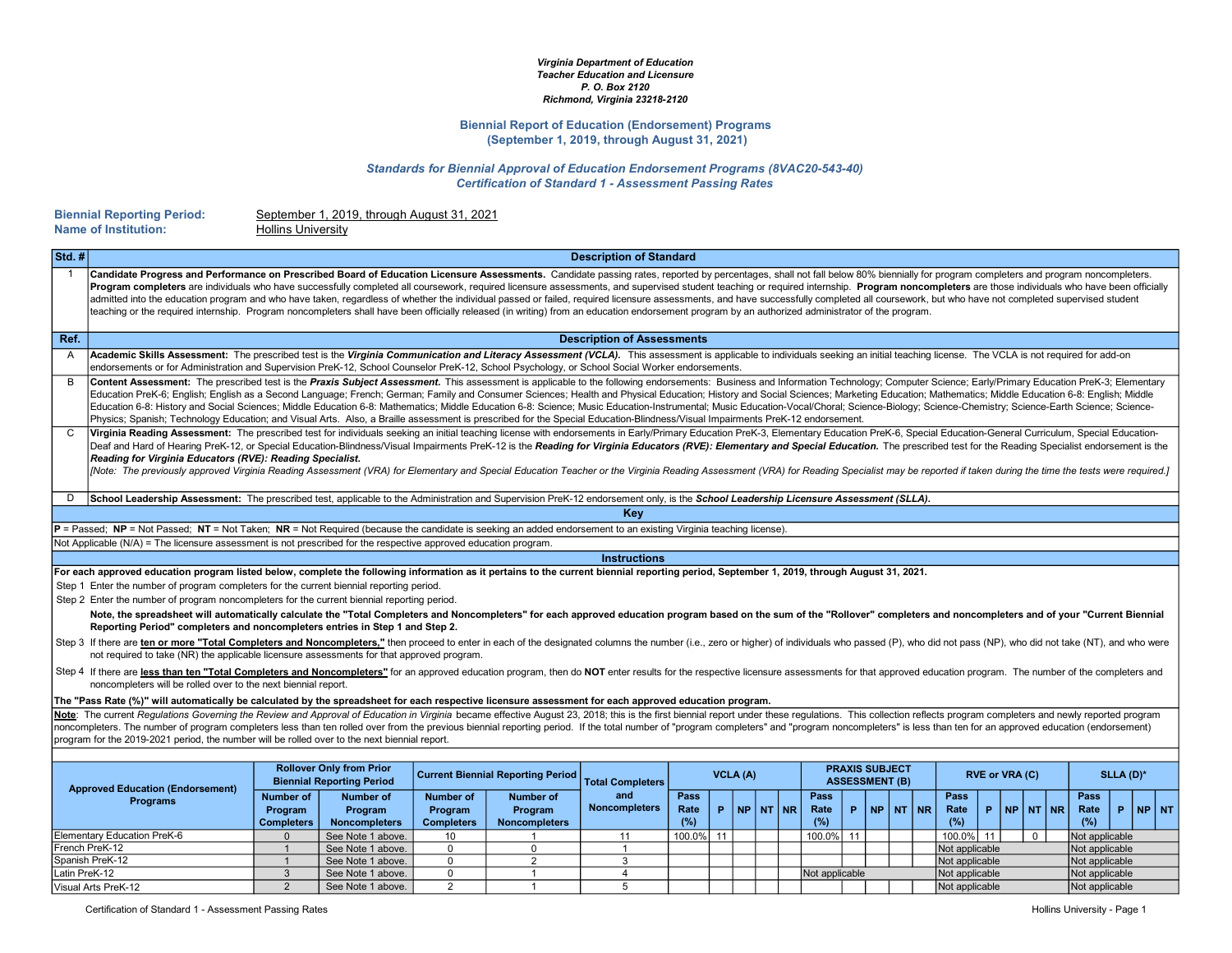| <b>Approved Education (Endorsement)</b><br><b>Programs</b> |                                                  | <b>Rollover Only from Prior</b><br><b>Biennial Reporting Period</b> |                                           | Current Biennial Reporting Period            | <b>Total Completers</b>     | VCLA (A)            |  |  |          | <b>PRAXIS SUBJECT</b><br><b>ASSESSMENT (B)</b> |                     |    |  |          | <b>RVE or VRA (C)</b> |                            |    |  |  | $SLLA$ (D) <sup>*</sup> |                     |   |               |  |
|------------------------------------------------------------|--------------------------------------------------|---------------------------------------------------------------------|-------------------------------------------|----------------------------------------------|-----------------------------|---------------------|--|--|----------|------------------------------------------------|---------------------|----|--|----------|-----------------------|----------------------------|----|--|--|-------------------------|---------------------|---|---------------|--|
|                                                            | Number of<br><b>Program</b><br><b>Completers</b> | Number of<br><b>Program</b><br><b>Noncompleters</b>                 | Number of<br>Program<br><b>Completers</b> | Number of<br>Program<br><b>Noncompleters</b> | and<br><b>Noncompleters</b> | Pass<br>Rate<br>(%) |  |  | NP NT NR |                                                | Pass<br>Rate<br>(%) | D. |  | NP NT NR |                       | <b>Pass</b><br>Rate<br>(%) | D. |  |  | <b>NP NT NR</b>         | Pass<br>Rate<br>(%) | P | <b>INP NT</b> |  |
| English                                                    |                                                  | See Note 1 above.                                                   |                                           |                                              |                             |                     |  |  |          |                                                |                     |    |  |          |                       | Not applicable             |    |  |  |                         | Not applicable      |   |               |  |
| <b>History and Social Sciences</b>                         |                                                  | See Note 1 above.                                                   |                                           |                                              |                             |                     |  |  |          |                                                |                     |    |  |          |                       | Not applicable             |    |  |  |                         | Not applicable      |   |               |  |
| Mathematics                                                |                                                  | See Note 1 above.                                                   |                                           |                                              |                             |                     |  |  |          |                                                |                     |    |  |          |                       | Not applicable             |    |  |  |                         | Not applicable      |   |               |  |
| Science - Biology                                          |                                                  | See Note 1 above.                                                   |                                           |                                              |                             |                     |  |  |          |                                                |                     |    |  |          |                       | Not applicable             |    |  |  |                         | Not applicable      |   |               |  |
| Science - Chemistry                                        |                                                  | See Note 1 above.                                                   |                                           |                                              |                             |                     |  |  |          |                                                |                     |    |  |          |                       | Not applicable             |    |  |  |                         | Not applicable      |   |               |  |
| Science - Physics                                          |                                                  | See Note 1 above.                                                   |                                           |                                              |                             |                     |  |  |          |                                                |                     |    |  |          |                       | Not applicable             |    |  |  |                         | Not applicable      |   |               |  |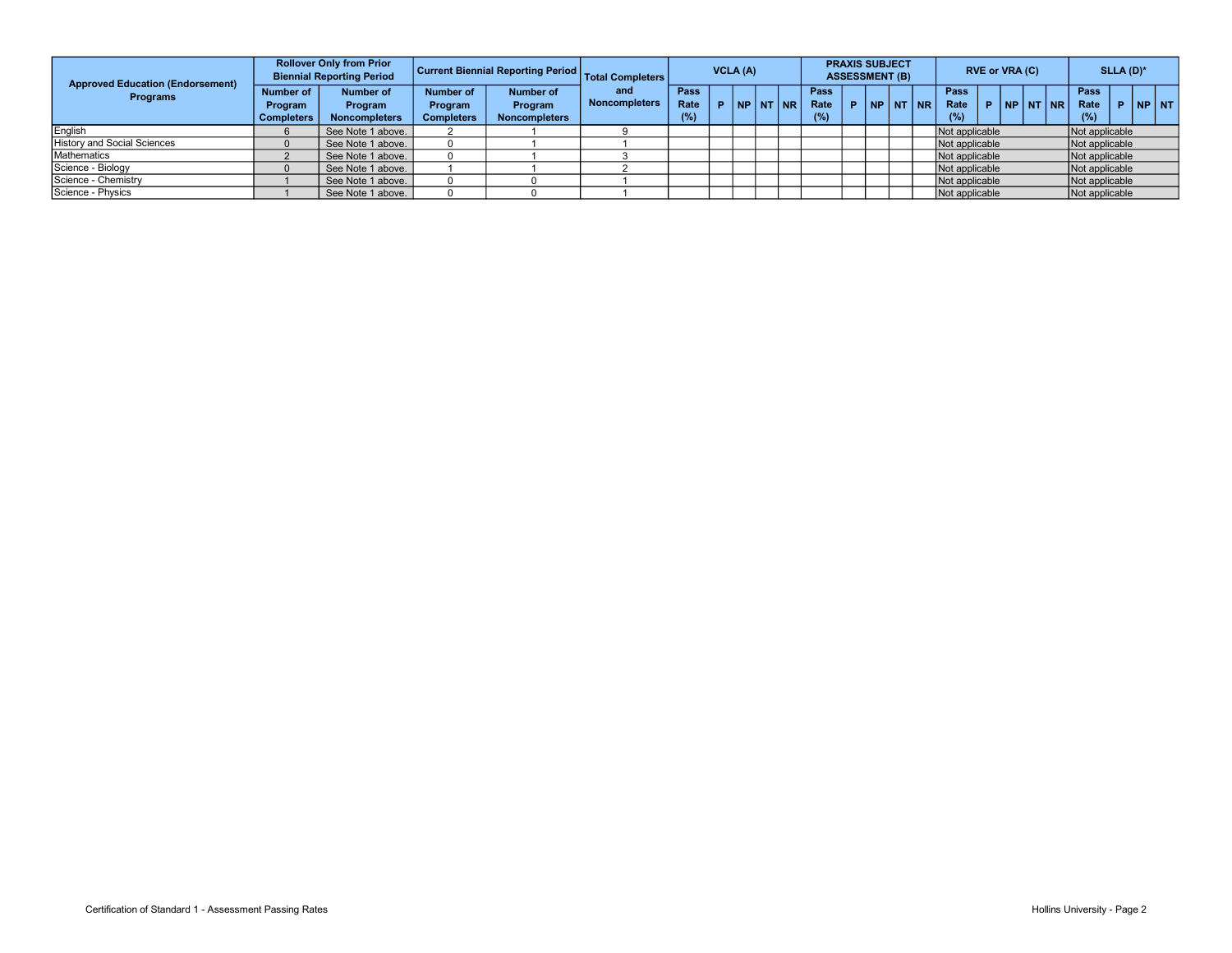## Standards for Biennial Approval of Education Programs (8VAC20-543-40) Certification of Standards 2 through 7

Biennial Reporting Period: September 1, 2019, through August 31, 2021 Name of Institution: Hollins University

| Std. $#$                                                                                                                                        |                                                                                                                                                                                                                                                                             |                     | <b>Description of Standard</b> |                 |                 |                                                                                   |                 |  |  |  |  |  |
|-------------------------------------------------------------------------------------------------------------------------------------------------|-----------------------------------------------------------------------------------------------------------------------------------------------------------------------------------------------------------------------------------------------------------------------------|---------------------|--------------------------------|-----------------|-----------------|-----------------------------------------------------------------------------------|-----------------|--|--|--|--|--|
| 2.                                                                                                                                              | Candidate progress and performance on an assessment of basic skills as prescribed by the Board of Education for individuals seeking                                                                                                                                         |                     |                                |                 |                 |                                                                                   |                 |  |  |  |  |  |
|                                                                                                                                                 | a. Results on Board of Education prescribed entry-level assessments; and                                                                                                                                                                                                    |                     |                                |                 |                 |                                                                                   |                 |  |  |  |  |  |
|                                                                                                                                                 | b. Documentation that candidates enrolled in the program who fail to achieve a minimum score established by the Board of                                                                                                                                                    |                     |                                |                 |                 |                                                                                   |                 |  |  |  |  |  |
|                                                                                                                                                 | Education have the opportunity to address any deficiencies.<br>c. Documentation of the number of candidates admitted into the program who did not meet the prescribed admission assessment and the                                                                          |                     |                                |                 |                 |                                                                                   |                 |  |  |  |  |  |
|                                                                                                                                                 | opportunities provided to the candidates to address deficiencies.                                                                                                                                                                                                           |                     |                                |                 |                 |                                                                                   |                 |  |  |  |  |  |
| 3.                                                                                                                                              | Structured and integrated field experiences to include student teaching requirements. Indicators of the achievement of this standard                                                                                                                                        |                     |                                |                 |                 |                                                                                   |                 |  |  |  |  |  |
|                                                                                                                                                 | shall include the following:                                                                                                                                                                                                                                                |                     |                                |                 |                 |                                                                                   |                 |  |  |  |  |  |
|                                                                                                                                                 | a. Evidence that candidates receive quality structured and integrated field experiences that prepare them to work in diverse                                                                                                                                                |                     |                                |                 |                 |                                                                                   |                 |  |  |  |  |  |
|                                                                                                                                                 | educational environments; and                                                                                                                                                                                                                                               |                     |                                |                 |                 |                                                                                   |                 |  |  |  |  |  |
|                                                                                                                                                 | b. Evidence that supervised clinical experiences are continuous and systematic and comprised of early field experiences with a<br>minimum of 10 weeks of successful full-time student teaching under the supervision of a cooperating teacher with demonstrated             |                     |                                |                 |                 |                                                                                   |                 |  |  |  |  |  |
|                                                                                                                                                 | effectiveness in the classroom, as indicated by a proficient or exemplary evaluation rating. The supervised student teaching                                                                                                                                                |                     |                                |                 |                 |                                                                                   |                 |  |  |  |  |  |
| experience shall include at least 150 clock hours spent in direct teaching at the level of endorsement.                                         |                                                                                                                                                                                                                                                                             |                     |                                |                 |                 |                                                                                   |                 |  |  |  |  |  |
| Evidence of opportunities for candidates to participate in diverse school settings that provide experiences with populations that include<br>4. |                                                                                                                                                                                                                                                                             |                     |                                |                 |                 |                                                                                   |                 |  |  |  |  |  |
|                                                                                                                                                 | racial, economic, linguistic, and ethnic diversity throughout the program experiences. The indicator of the achievement of this standard                                                                                                                                    |                     |                                |                 |                 |                                                                                   |                 |  |  |  |  |  |
|                                                                                                                                                 | shall include evidence that the professional education programs provide opportunities for candidates to have program experiences in                                                                                                                                         |                     |                                |                 |                 |                                                                                   |                 |  |  |  |  |  |
|                                                                                                                                                 | diverse school settings that provide experiences with populations that include racial, economic, linguistic, and ethnic diversity within                                                                                                                                    |                     |                                |                 |                 |                                                                                   |                 |  |  |  |  |  |
|                                                                                                                                                 | each biennial period.                                                                                                                                                                                                                                                       |                     |                                |                 |                 |                                                                                   |                 |  |  |  |  |  |
| 5.                                                                                                                                              | Evidence of contributions to preK-12 student achievement by candidates completing the program. Indicators of the achievement of this                                                                                                                                        |                     |                                |                 |                 |                                                                                   |                 |  |  |  |  |  |
|                                                                                                                                                 | standard shall include the following:<br>a. Evidence to show that candidates know about, create, and use appropriate and effective measurements in teaching that shall                                                                                                      |                     |                                |                 |                 |                                                                                   |                 |  |  |  |  |  |
|                                                                                                                                                 | provide dependable information about student achievement;                                                                                                                                                                                                                   |                     |                                |                 |                 |                                                                                   |                 |  |  |  |  |  |
|                                                                                                                                                 |                                                                                                                                                                                                                                                                             |                     |                                |                 |                 |                                                                                   |                 |  |  |  |  |  |
|                                                                                                                                                 | b. Evidence to document faculty have made provisions for evaluating effects that candidates have on preK-12 student learning in the<br>context of teaching as they design unit assessment systems and assessments for each program; and                                     |                     |                                |                 |                 |                                                                                   |                 |  |  |  |  |  |
|                                                                                                                                                 | c. Evidence that the education program assesses candidates' mastery of exit criteria and performance proficiencies, including the                                                                                                                                           |                     |                                |                 |                 |                                                                                   |                 |  |  |  |  |  |
|                                                                                                                                                 | ability to affect student learning, through the use of multiple sources of data such as culminating experience, portfolios, interviews,                                                                                                                                     |                     |                                |                 |                 |                                                                                   |                 |  |  |  |  |  |
|                                                                                                                                                 | videotaped and observed performance in schools and standardized tests, and course grades.                                                                                                                                                                                   |                     |                                |                 |                 |                                                                                   |                 |  |  |  |  |  |
|                                                                                                                                                 | Evidence of employer job satisfaction with candidates completing the program. The indicator of the achievement of this standard shall<br>6.<br>include documentation that the education program has two years of evidence regarding candidate performance based on employer |                     |                                |                 |                 |                                                                                   |                 |  |  |  |  |  |
|                                                                                                                                                 | surveys.                                                                                                                                                                                                                                                                    |                     |                                |                 |                 |                                                                                   |                 |  |  |  |  |  |
|                                                                                                                                                 | a. Documentation that the professional education program has two years of evidence regarding graduates performance based on employer                                                                                                                                        |                     |                                |                 |                 |                                                                                   |                 |  |  |  |  |  |
|                                                                                                                                                 | surveys.                                                                                                                                                                                                                                                                    |                     |                                |                 |                 |                                                                                   |                 |  |  |  |  |  |
|                                                                                                                                                 | b. Documented evidence of teacher effectiveness, including student academic progress.                                                                                                                                                                                       |                     |                                |                 |                 |                                                                                   |                 |  |  |  |  |  |
| 7.                                                                                                                                              | Partnerships and collaborations based on preK-12 school needs. Indicators of the achievement of this standard shall include the                                                                                                                                             |                     |                                |                 |                 |                                                                                   |                 |  |  |  |  |  |
|                                                                                                                                                 | following:                                                                                                                                                                                                                                                                  |                     |                                |                 |                 |                                                                                   |                 |  |  |  |  |  |
|                                                                                                                                                 | a. Documented evidence that the education program has established partnerships reflecting collaboratively designed program<br>descriptions based on identified needs of the preK-12 community.                                                                              |                     |                                |                 |                 |                                                                                   |                 |  |  |  |  |  |
|                                                                                                                                                 | b. Documented evidence that the administration and supervision program collaborates with partnering schools to identify and select                                                                                                                                          |                     |                                |                 |                 |                                                                                   |                 |  |  |  |  |  |
|                                                                                                                                                 | candidates for school leadership programs who meet local needs, demonstrate both potential for and interest in school leadership,                                                                                                                                           |                     |                                |                 |                 |                                                                                   |                 |  |  |  |  |  |
|                                                                                                                                                 | and meet the qualifications for admission to advanced programs.                                                                                                                                                                                                             |                     |                                |                 |                 |                                                                                   |                 |  |  |  |  |  |
|                                                                                                                                                 | NOTE Documentation of the evidence of Standards 2 through 7 above must be maintained at the IHE and made available for audit upon<br>request by VDOE.                                                                                                                       |                     |                                |                 |                 |                                                                                   |                 |  |  |  |  |  |
|                                                                                                                                                 |                                                                                                                                                                                                                                                                             | <b>Instructions</b> |                                |                 |                 |                                                                                   |                 |  |  |  |  |  |
|                                                                                                                                                 |                                                                                                                                                                                                                                                                             |                     |                                |                 |                 |                                                                                   |                 |  |  |  |  |  |
|                                                                                                                                                 | For the current biennial reporting period, i.e., September 1, 2019, through August 31, 2021, please complete the following information:                                                                                                                                     |                     |                                |                 |                 |                                                                                   |                 |  |  |  |  |  |
|                                                                                                                                                 | 1) For each approved education program listed below that received <b>approval prior to September 1, 2019</b> , and for which you had at least one                                                                                                                           |                     |                                |                 |                 |                                                                                   |                 |  |  |  |  |  |
|                                                                                                                                                 | program completer or program exiter during the current biennial reporting period, indicate if you met the standards (as defined above) by                                                                                                                                   |                     |                                |                 |                 |                                                                                   |                 |  |  |  |  |  |
|                                                                                                                                                 | selecting either "MET" or "NOT MET" from the dropdown box for each standard.                                                                                                                                                                                                |                     |                                |                 |                 |                                                                                   |                 |  |  |  |  |  |
|                                                                                                                                                 | 2) For each approved education program listed below that received approval prior to September 1, 2019, for which you had a total of zero                                                                                                                                    |                     |                                |                 |                 |                                                                                   |                 |  |  |  |  |  |
|                                                                                                                                                 | program completers and program exiters for the current biennial reporting period, select "INACTIVE" from the dropdown box for each                                                                                                                                          |                     |                                |                 |                 |                                                                                   |                 |  |  |  |  |  |
| standard.                                                                                                                                       |                                                                                                                                                                                                                                                                             |                     |                                |                 |                 |                                                                                   |                 |  |  |  |  |  |
|                                                                                                                                                 | 3) For each approved education program listed below that received <b>approval on or after September 1, 2019,</b> select "NEW" from the                                                                                                                                      |                     |                                |                 |                 |                                                                                   |                 |  |  |  |  |  |
|                                                                                                                                                 | dropdown box for each standard.                                                                                                                                                                                                                                             |                     |                                |                 |                 |                                                                                   |                 |  |  |  |  |  |
|                                                                                                                                                 | <b>Approved Education Program</b>                                                                                                                                                                                                                                           |                     |                                |                 |                 | Standard #2   Standard #3   Standard #4   Standard #5   Standard #6   Standard #7 |                 |  |  |  |  |  |
|                                                                                                                                                 | Elementary Education PreK-6                                                                                                                                                                                                                                                 | <b>MET</b>          | <b>MET</b>                     | <b>MET</b>      | <b>MET</b>      | <b>MET</b>                                                                        | <b>MET</b>      |  |  |  |  |  |
|                                                                                                                                                 | French PreK-12                                                                                                                                                                                                                                                              | <b>INACTIVE</b>     | <b>INACTIVE</b>                | <b>INACTIVE</b> | <b>INACTIVE</b> | <b>INACTIVE</b>                                                                   | <b>INACTIVE</b> |  |  |  |  |  |
|                                                                                                                                                 | Spanish PreK-12                                                                                                                                                                                                                                                             | <b>MET</b>          | <b>MET</b>                     | MET             | MET             | <b>MET</b>                                                                        | MET             |  |  |  |  |  |
| Latin PreK-12                                                                                                                                   |                                                                                                                                                                                                                                                                             | <b>MET</b>          | <b>MET</b>                     | MET             | <b>MET</b>      | <b>MET</b>                                                                        | MET             |  |  |  |  |  |

Latin PreK-12 **MET MET MET MET MET MET MET MET MET MET**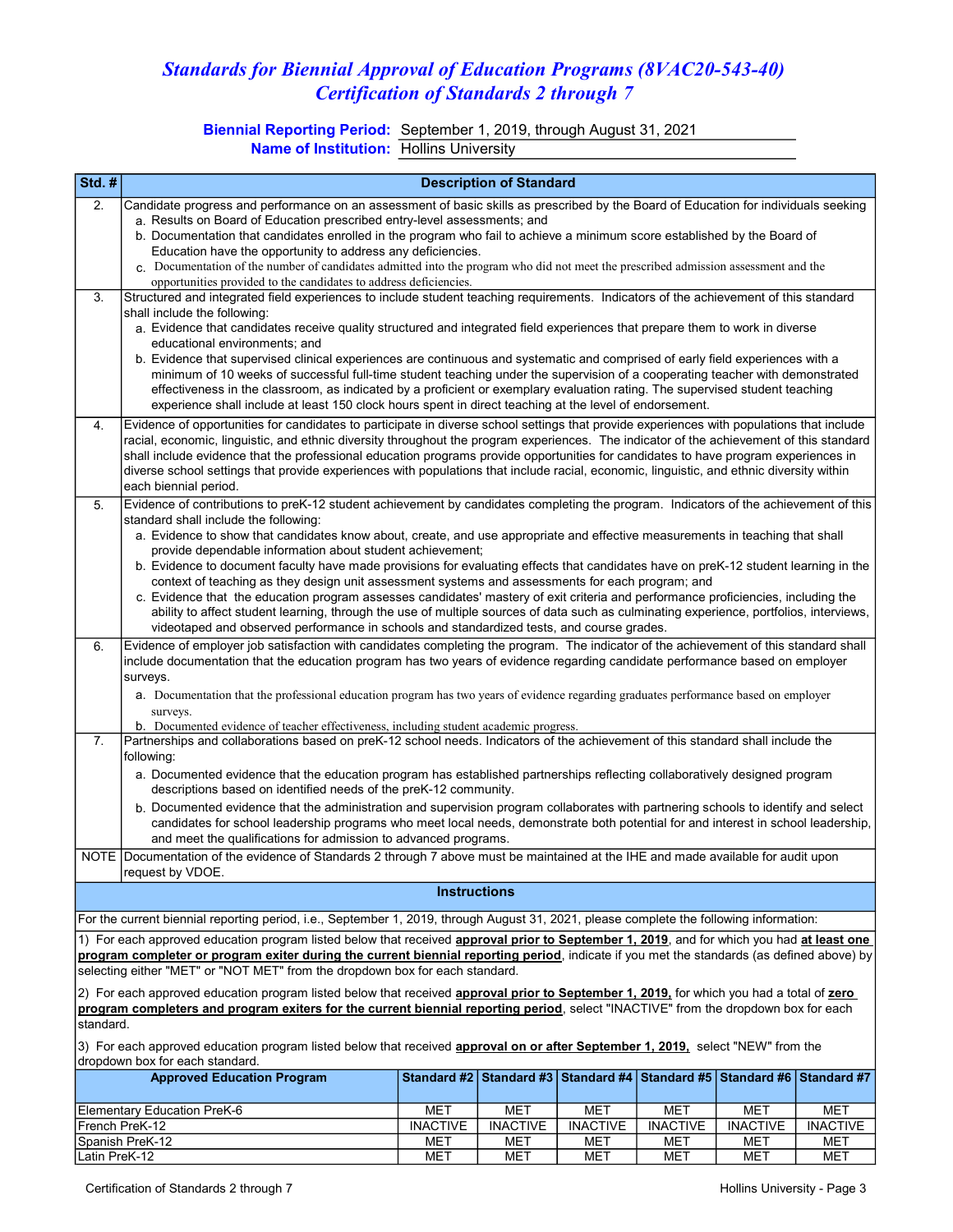| <b>Approved Education Program</b>  |                 |                 | Standard #2   Standard #3   Standard #4   Standard #5   Standard #6   Standard #7 |                 |                 |                 |
|------------------------------------|-----------------|-----------------|-----------------------------------------------------------------------------------|-----------------|-----------------|-----------------|
|                                    |                 |                 |                                                                                   |                 |                 |                 |
| Visual Arts PreK-12                | MET             | <b>MET</b>      | <b>MET</b>                                                                        | <b>MET</b>      | <b>MET</b>      | MET             |
| English                            | MET             | MET             | <b>MET</b>                                                                        | <b>MET</b>      | <b>MET</b>      | MET             |
| <b>History and Social Sciences</b> | MET             | MET             | <b>MET</b>                                                                        | <b>MET</b>      | <b>MET</b>      | <b>MET</b>      |
| <b>Mathematics</b>                 | MET             | MET             | <b>MET</b>                                                                        | <b>MET</b>      | <b>MET</b>      | <b>MET</b>      |
| Science - Biology                  | MET             | MET             | <b>MET</b>                                                                        | <b>MET</b>      | <b>MET</b>      | <b>MET</b>      |
| Science - Chemistry                | <b>INACTIVE</b> | <b>INACTIVE</b> | <b>INACTIVE</b>                                                                   | <b>INACTIVE</b> | <b>INACTIVE</b> | <b>INACTIVE</b> |
| Science - Physics                  | <b>INACTIVE</b> | <b>INACTIVE</b> | <b>INACTIVE</b>                                                                   | <b>INACTIVE</b> | <b>INACTIVE</b> | <b>INACTIVE</b> |